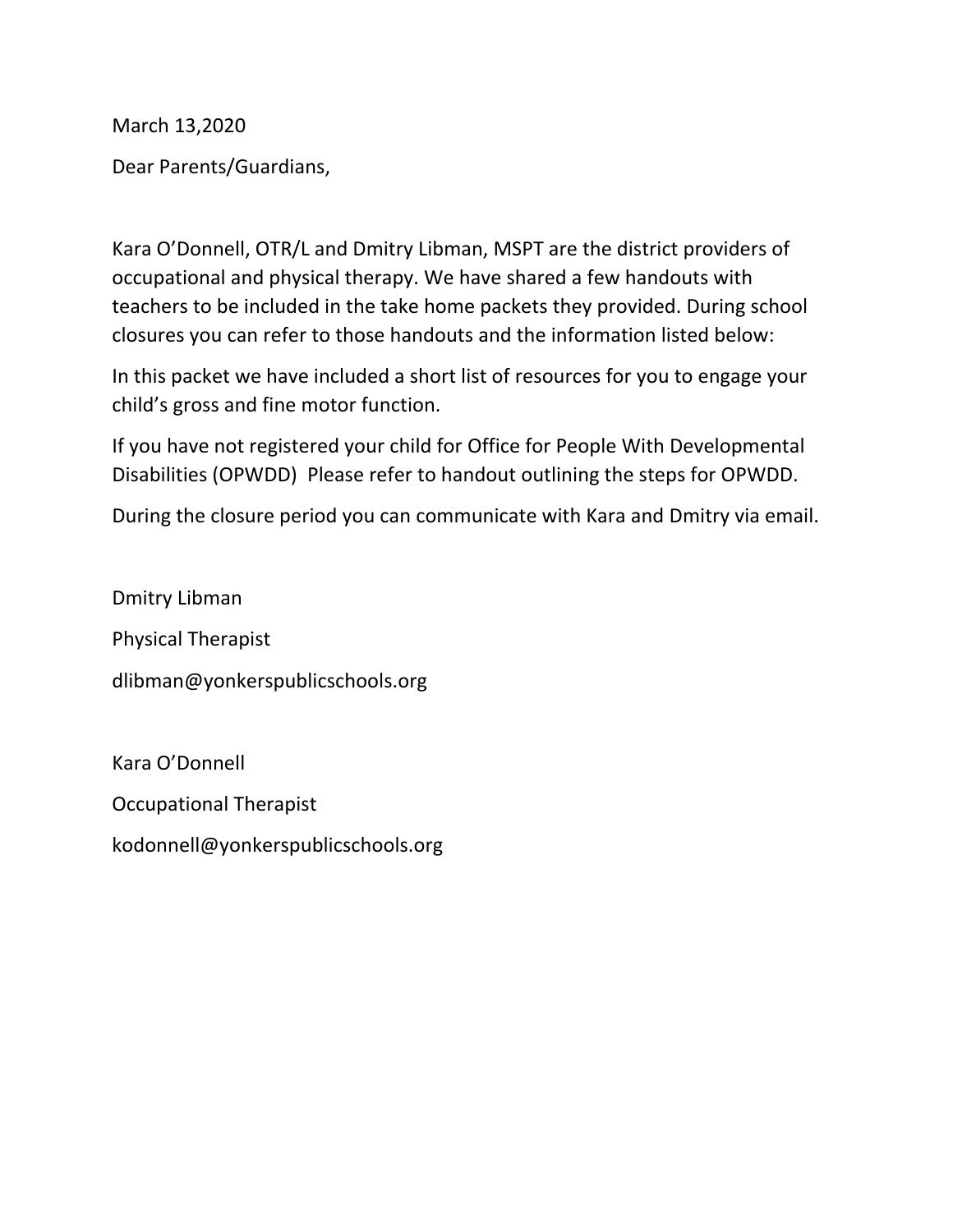Youtube is a great resource for activity

- 1. Please go to youtube.com and enter "**braingym exercise easy"** in the search field, the first video is by Rhonda Miga. Her videos are excellent, short and get the students moving to upbeat music while engaging both sides of the body. Please look at a few other videos under her page that are an excellent source of daily activity for our students.
- 2. Another great braingym video is " **braingym exercise easy Bhavesh**" This video offers some great activities for cross body engagement.
- 3. Finally a video **"Brain gym jgurs"** is a great video for easy Brain gym activities.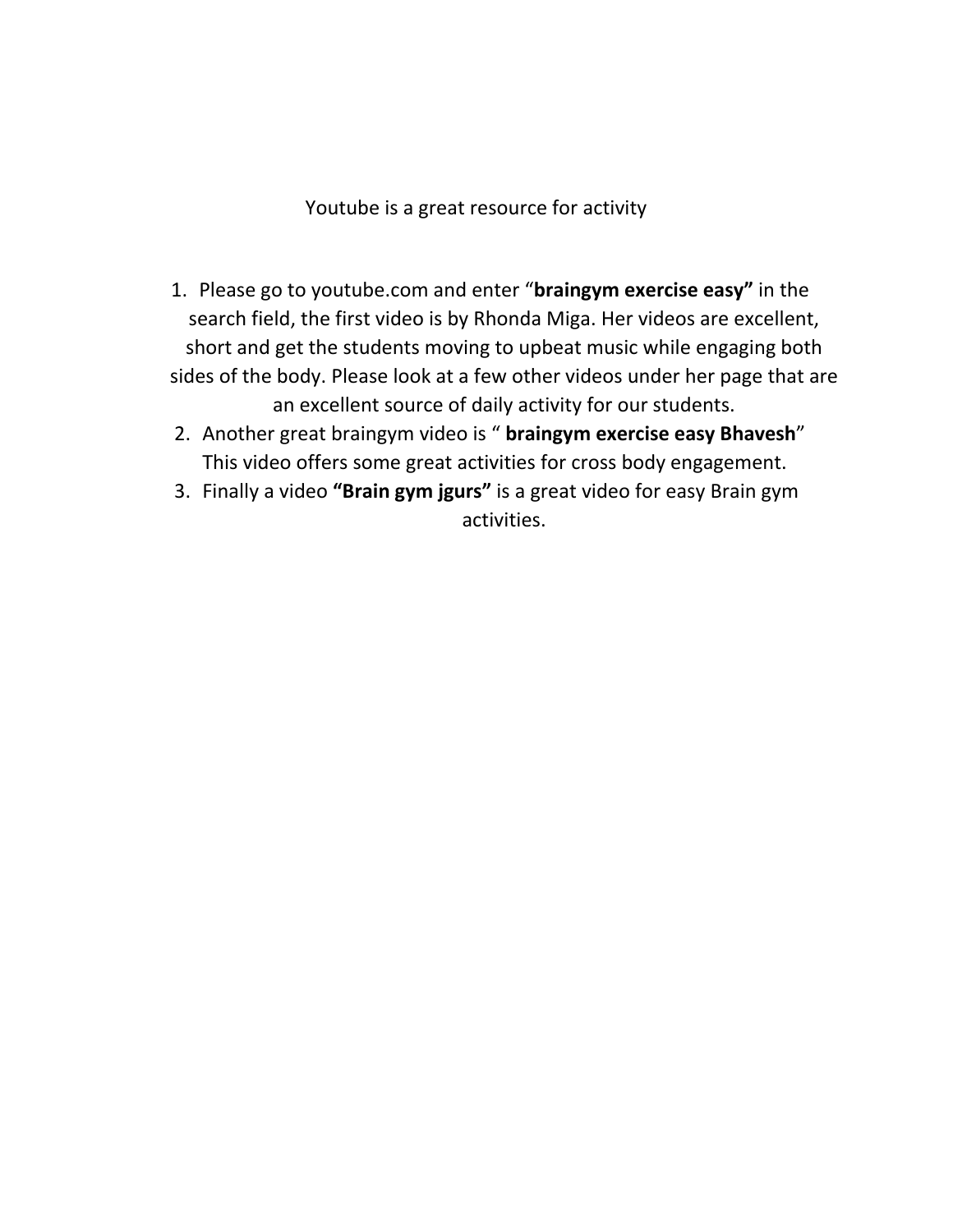Transitional Institute

#### Overview of Options and Opportunities for transitioning Adults

### **It is imperative that we get all of our students signed up with OPWDD- the Office for People with Developmental Disabilities.**

*Before the age of 18, if the family does not qualify for Medicaid there is a possibility that a child with a developmental disability would be eligible for the Medicaid waiver. Once has been found eligible for the waiver and Medicaid then they can access supports and services offered by OPWDD. At the age of 18, eligibility for Medicaid and other benefits (SSA) is based on the individual's financial standing, not the family.* 

**Step 1**. Get signed up with OPWDD + Medicaid + SSA

#### WIHD, 914-493-3953

For OPWDD eligibility you will need a psychological evaluation containing a full scale IQ score, 2 Vinelands, social history and annual physical, along with any specialist reports.

> $\downarrow$  **Step 2:** Front Door Process (DDRO- local office of OPWDD, 914-332-8960)  $\downarrow$  **Step 3.** Get a Medicaid Service Coordinator  $\downarrow$

 **Step 4.** Explore options for appropriate supports and services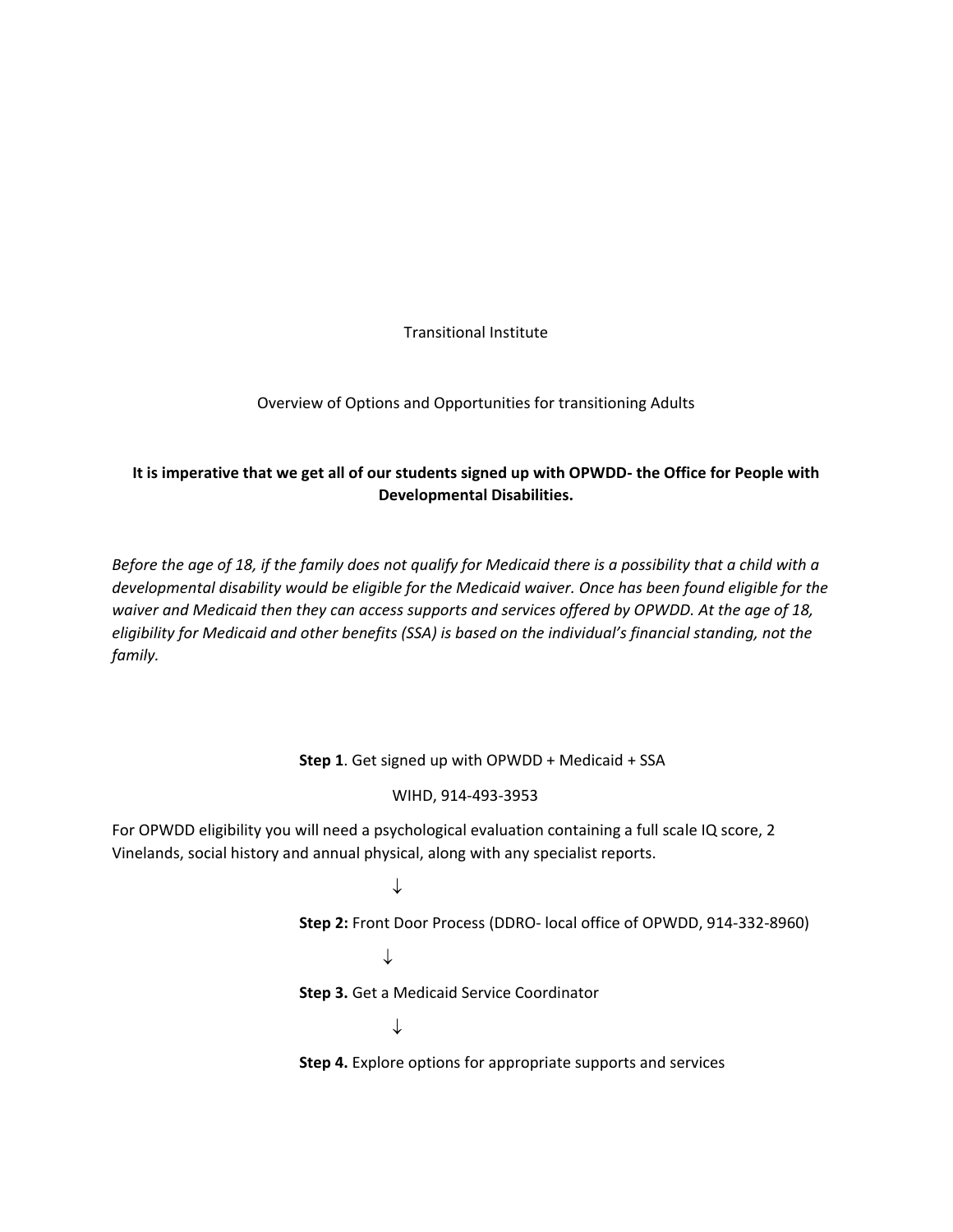Two Diagnostic Tools are used (DDP2-(filled out by parent/guardian and should be filled out on the students/adults worst day) and EAA)

 $\downarrow$ 

**\*Registering with ACCES-VR should happen no later that than the fall of the last year the person will be in school. This should and can happen simultaneously with OPWDD supports and services.** 

#### OPWDD services your MSC can help you access.

| Day Programs                              | <b>Community Habilitation</b> |
|-------------------------------------------|-------------------------------|
| <b>Pre-Vocational Trainings</b>           | Respite                       |
| Both Day and Pre-voc services             | Recreation                    |
| Supported employment                      | Pathways to Employment        |
| <b>Employment Training Programs (ETP)</b> | Self-Direction                |
| Housing                                   |                               |

Students are eligible to participate in ETP while still in school if the school works with OPWDD and the student is OPWDD eligible.

Employment Training Program: Grady Miller (845) 947-6030.

Students can also access job training opportunities through ACCES-VR while in school- depending on what supports the school has set up with ACCES-VR.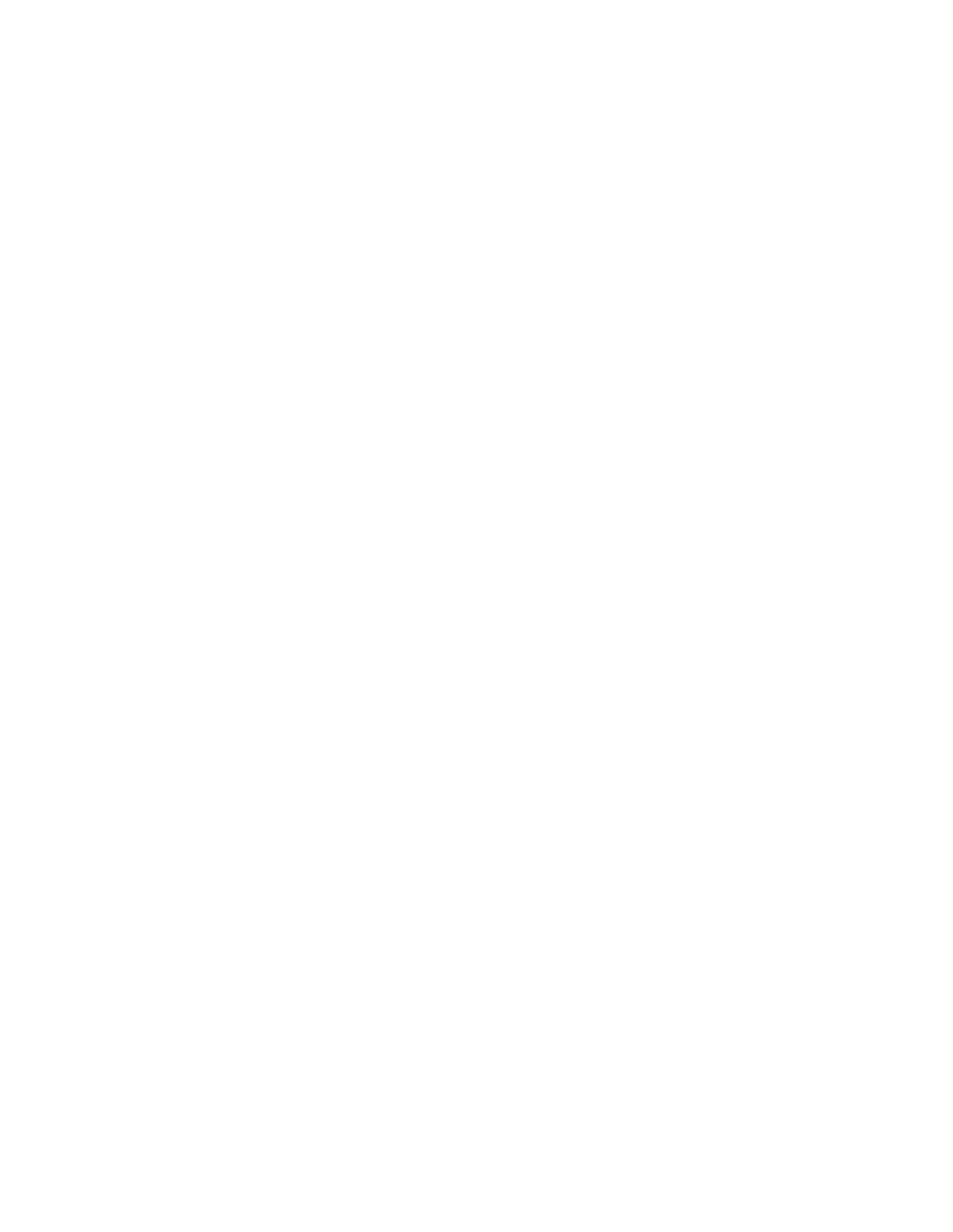# **Sensory Diet Activities for Children**

### Touch/Deep Pressure

| Swaddle                         | Arts & crafts                   |                                                                           |
|---------------------------------|---------------------------------|---------------------------------------------------------------------------|
| Bear hugs                       | Use foamy soap/shaving cream    | Others:                                                                   |
| <b>Backscratch</b>              | Play with whipped cream         |                                                                           |
| Massage with/without lotion     | Pet a dog, cat, or other animal |                                                                           |
| Joint compressions              | Mix cookie dough, cake batter   |                                                                           |
| Therapy brushing                | Weighted blanket, vest, lap pad |                                                                           |
| Warm bath                       | Roll up in a "burrito" blanket  |                                                                           |
| Scrub with washcloth/scrubby    | "Sandwich" between pillows      |                                                                           |
| Water play                      | Climb under sofa cushions       |                                                                           |
| Wear certain fabrics            | Play in sandbox                 |                                                                           |
| <b>Explore various textures</b> | Use Play-doh, Gak, Floam,       |                                                                           |
| Sit in the sunshine/shade       | Sculpey, Silly Putty, clay      |                                                                           |
| Jump on "crash pad"             | Sensory bin with dry rice &     |                                                                           |
| Log rolling                     | beans or other materials        | Note: Never force a child to touch<br>something he finds "gross." Let him |
| Use hand fidgets                | Help with gardening             | use a paintbrush, stick, gloves, or even                                  |
| Play with stuffed toys          | Vibrating toys - pens, balls,   | a toy for cautious exploration. The                                       |
| Make mudpies                    | stuffed toys                    | mouth is also lined with skin - see                                       |
| Use fingerpaint or other paints | Use vibrating toothbrush        | "oral comforts."                                                          |
| Use glitter glue                | Vibramat/Tender Vibes mattress  |                                                                           |

## Movement/Proprioception

| Rocking (in your arms, hobby     | Climb ladders                    |                                            |
|----------------------------------|----------------------------------|--------------------------------------------|
| horse, or rocking chair)         | Jump on mini-trampoline          | Others:                                    |
| Playing horsie on your knee      | Use Sit n' Spin, Dizzy Disc Jr., |                                            |
| Crawling on hands and knees      | or other spinning toy            |                                            |
| Commando crawling with full body | Hop-It balls                     |                                            |
| Walk                             | Inflatable seat cushions         |                                            |
| <b>Run</b>                       | Bounce on a therapy ball         |                                            |
| Jump                             | Ride a tricycle/bicycle          |                                            |
| March                            | Ride a scooter/skateboard        |                                            |
| Dance                            | Amusement park rides             |                                            |
| Bunny hop                        | Swimming                         |                                            |
| Wheelbarrow walk                 | Push a grocery cart or stroller  |                                            |
| Animal walks                     | Brain Gym and yoga exercises     |                                            |
| Jumping jacks                    | Roll down a hill                 | Notes: Generally, rhythmic movement is     |
| Floor push ups                   | <b>Hokey Pokey</b>               | calming while erratic movement is          |
| Wall push ups                    | Play catch                       | arousing. Never force movement. Look       |
| Sit ups                          | <b>Balloon tennis</b>            | out for physiological responses such as    |
| Use swings                       | Play hopscotch                   | increased distractibility, disorientation, |
| Playground slides                | Cartwheels and somersaults       | nausea, breathing changes, unexpected      |
| Use monkey bars                  | Ice skating/sledding/skiing      | tiredness, suddenly pale or flushed        |
| Climb stairs                     | Pogo Stick/Bungee Jumper         | skin.                                      |